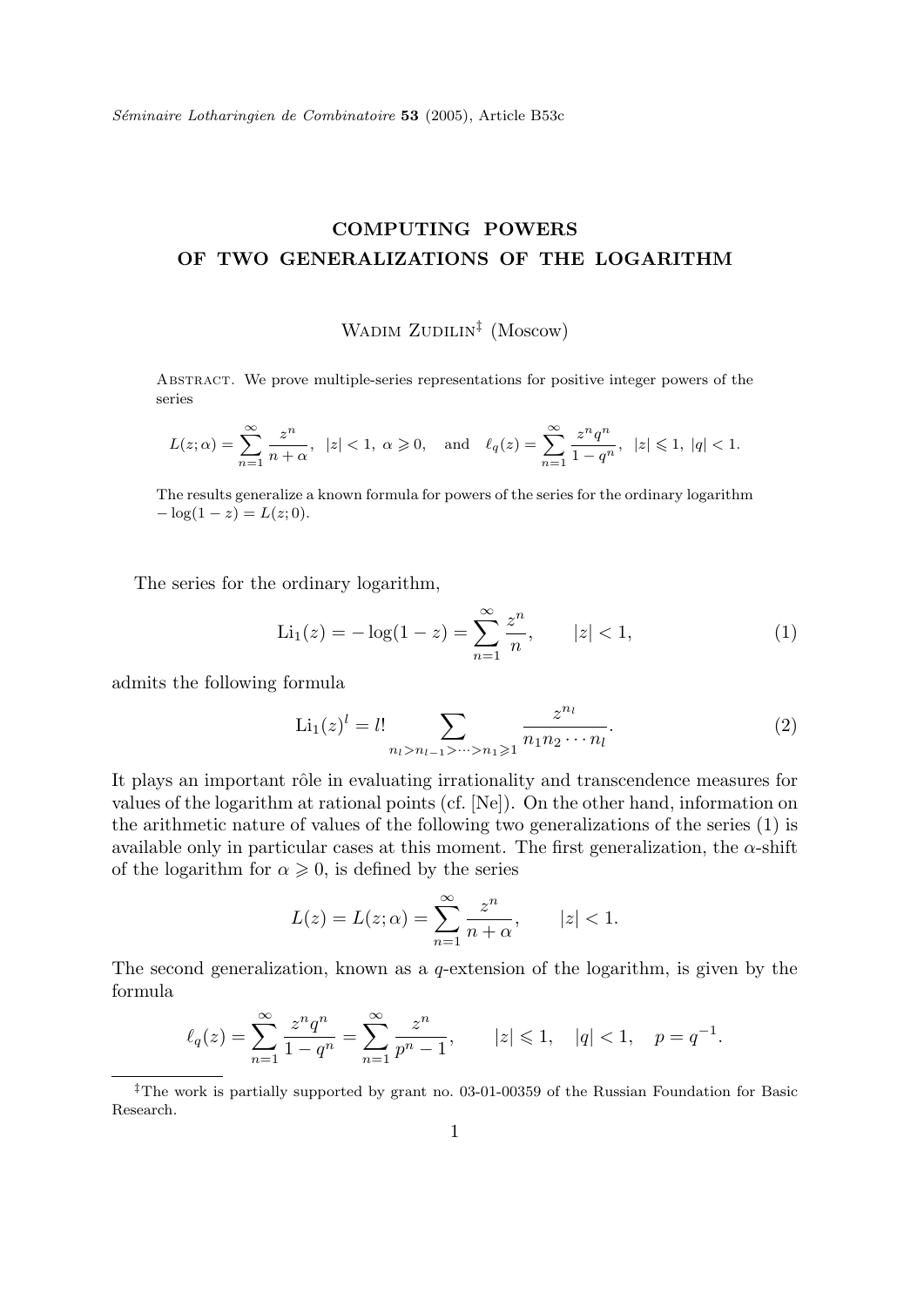Then one has

$$
\lim_{\substack{q \to 1 \\ |q| < 1}} (1 - q) \ell_q(z) = \text{Li}_1(z) = L(z; 0) \qquad \text{for} \quad |z| < 1.
$$

The aim of this note is to provide generalizations of the formula (2) for both  $L(z; \alpha)$ (Theorem 1) and  $\ell_q(z)$  (Theorem 2), which might become useful in the arithmetic study of values of the series.

**Theorem 1.** For each  $l = 0, 1, 2, \ldots$ , the following identity holds:

$$
L(z)^l = l!L_l(z), \t l = 0, 1, 2, \ldots,
$$

where

$$
L_l(z) = \sum_{n_l > \dots > n_2 > n_1 \geqslant 1} \frac{z^{n_l}}{(n_1 + \alpha) \cdots (n_l + l\alpha)}, \quad l = 1, 2, \dots, \qquad L_0(z) = 1.
$$

*Proof.* For given  $l$ , we have

$$
z^{1-l\alpha} \frac{d}{dz} (z^{l\alpha} L_l(z)) = z^{1-l\alpha} \frac{d}{dz} \sum_{n_l > \dots > n_1 \geqslant 1} \frac{z^{n_l + l\alpha}}{(n_1 + \alpha) \cdots (n_{l-1} + (l-1)\alpha)(n_l + l\alpha)}
$$
  
= 
$$
\sum_{n_{l-1} > \dots > n_1 \geqslant 1} \frac{1}{(n_1 + \alpha) \cdots (n_{l-1} + (l-1)\alpha)} \sum_{n_l = n_{l-1} + 1}^{\infty} z^{n_l}
$$
  
= 
$$
\frac{z}{1-z} \sum_{n_{l-1} > \dots > n_1 \geqslant 1} \frac{z^{n_{l-1}}}{(n_1 + \alpha) \cdots (n_{l-1} + (l-1)\alpha)}
$$
  
= 
$$
\frac{z}{1-z} L_{l-1}(z).
$$

On the other hand,

$$
z^{1-l\alpha} \frac{d}{dz} (z^{l\alpha} L_l(z)) = z^{1-l\alpha} \left( l\alpha z^{l\alpha-1} L_l(z) + z^{l\alpha} \frac{d}{dz} L_l(z) \right)
$$

$$
= l\alpha L_l(z) + z \frac{d}{dz} L_l(z).
$$

Therefore,

$$
z\frac{d}{dz}L_l(z) = -l\alpha L_l(z) + \frac{z}{1-z}L_{l-1}(z), \qquad l = 1, 2, \dots.
$$

If we define

$$
\tilde{L}_l(z) = \frac{1}{l!} L(z)^l = \frac{1}{l!} \left( \sum_{n=1}^{\infty} \frac{z^n}{n + \alpha} \right)^l,
$$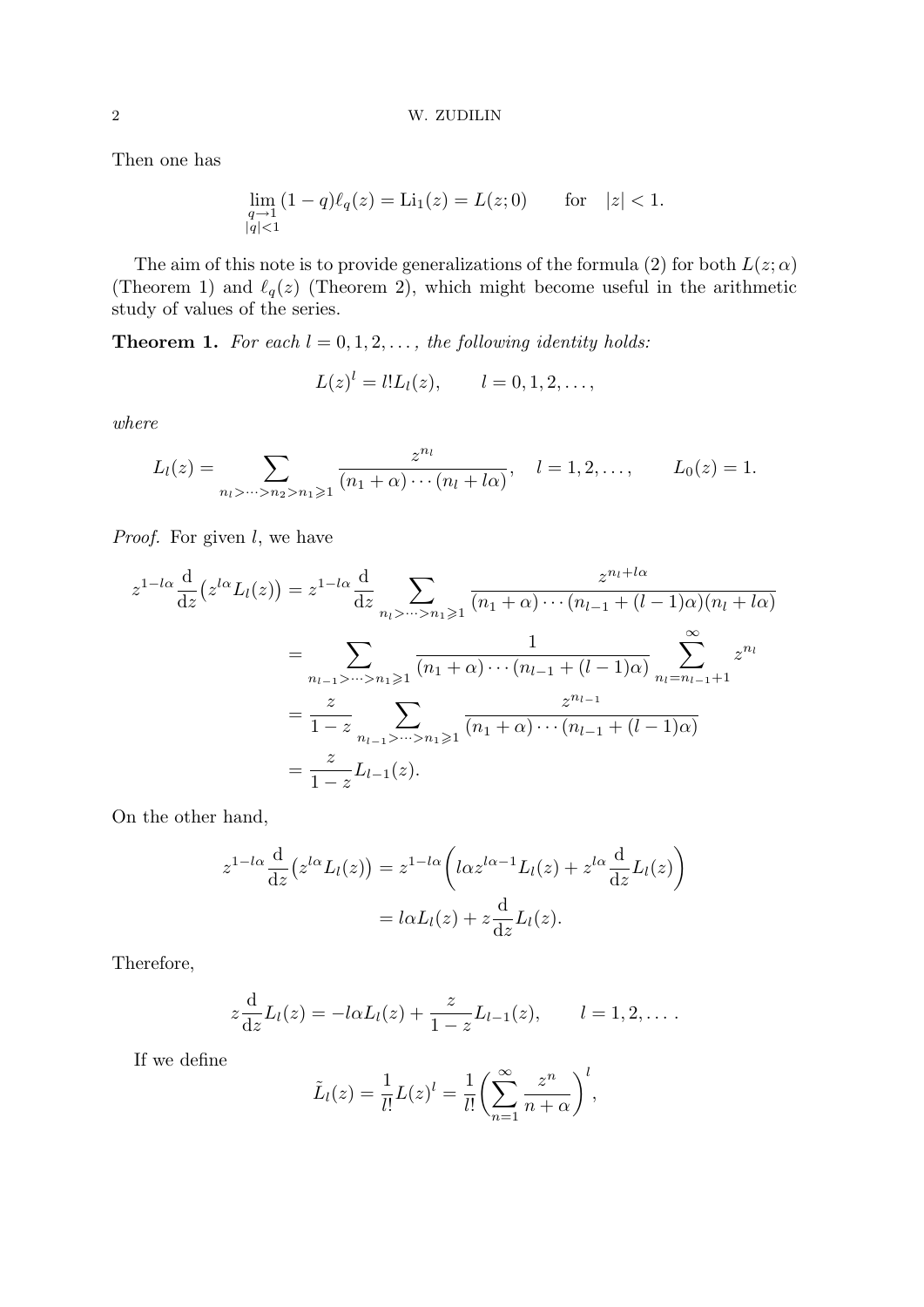then

$$
z\frac{d}{dz}\tilde{L}_l(z) = \frac{1}{l!}z\frac{d}{dz}L(z)^l = \frac{1}{(l-1)!}L(z)^{l-1} \cdot z\frac{d}{dz}L(z)
$$
  
= 
$$
\frac{1}{(l-1)!}L(z)^{l-1}\left(-\alpha L(z) + \frac{z}{1-z}\right) = -\alpha L_l(z) + \frac{z}{1-z}\tilde{L}_{l-1}(z).
$$

Since  $L_0(z) = \tilde{L}_0(z) = 1$  and  $L_l(z) = (z/(1+\alpha))^{l} / l! + O(z^{l+1}), \tilde{L}_l(z) = (z/(1+\alpha))^{l} / l! +$  $O(z^{l+1})$ , we obtain the desired result.  $\square$ 

**Theorem 2.** For each  $l = 1, 2, \ldots$ ,

$$
\ell_q(z)^l = \sum_{n_l > n_{l-1} > \dots > n_1 \geqslant 1} \frac{z^{n_l} q^{n_l} \Phi_l(q^{n_1}, q^{n_2 - n_1}, \dots, q^{n_l - n_{l-1}})}{(1 - q^{n_1})(1 - q^{n_2}) \cdots (1 - q^{n_l})}
$$

$$
= \sum_{n_l > n_{l-1} > \dots > n_1 \geqslant 1} \frac{z^{n_l} \Phi_l(p^{n_1}, p^{n_2 - n_1}, \dots, p^{n_l - n_{l-1}})}{(p^{n_1} - 1)(p^{n_2} - 1) \cdots (p^{n_l} - 1)},
$$
(3)

where  $\Phi_l(x_1,\ldots,x_l)$  is the polynomial

$$
\Phi_l(x_1, \dots, x_l) = (x_1^{l-1} + x_1^{l-2} + \dots + x_1 + 1)(x_2^{l-2} + \dots + x_2 + 1) \dots (x_{l-1} + 1)
$$
\n
$$
= \prod_{j=1}^l \frac{x_j^{l+1-j} - 1}{x_j - 1}.
$$
\n(4)

In particular, one has

$$
\ell_{1/p}(z)^2 = \sum_{n_2 > n_1 \geqslant 1} \frac{z^{n_2}(p^{n_1} + 1)}{(p^{n_1} - 1)(p^{n_2} - 1)},
$$

$$
\ell_{1/p}(z)^3 = \frac{1}{2} \sum_{n_3 > n_2 > n_1 \geqslant 1} \frac{z^{n_3}(p^{2n_1} + p^{n_1} + 1)(p^{n_2 - n_1} + 1)}{(p^{n_1} - 1)(p^{n_2} - 1)(p^{n_3} - 1)}.
$$

The proof requires two auxiliary identities.

**Lemma 1.** For  $l = 2, 3, \ldots$ , the equality

$$
\frac{1}{(x_1 - 1)(x_1x_2 - 1)\cdots(x_1x_2\cdots x_{l-1} - 1) \cdot (x - 1)}
$$
\n
$$
= \sum_{j=1}^{l} \frac{x_1 \ldots x_{j-1}}{\prod_{k=1}^{j-1} (x_1 \cdots x_k - 1) \cdot \prod_{k=j-1}^{l-1} (x_1 \cdots x_k x - 1)}
$$

holds identically in the variables  $x_1, \ldots, x_{l-1}$  and x. (Empty products should be replaced by 1.)

The proof exploits a simple inductive argument, and therefore is omitted.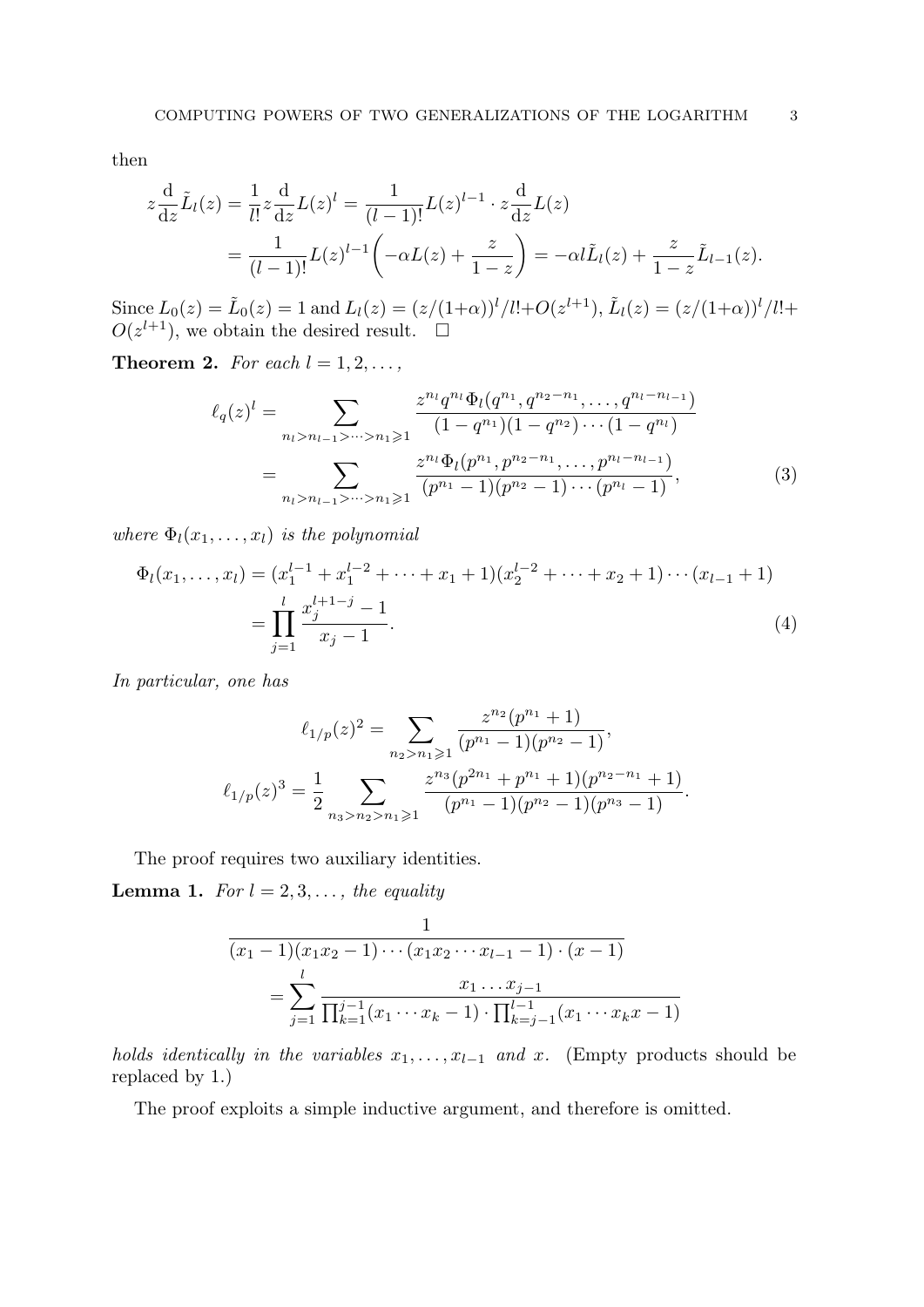**Lemma 2.** For each  $l = 1, 2, \ldots$ , the following identity holds:

$$
\frac{1}{(x_1 - 1)(x_2 - 1)\cdots(x_l - 1)} = \frac{1}{l!} \sum_{\sigma \in \mathfrak{S}_l} \frac{\Phi_l(x_{\sigma(1)}, \dots, x_{\sigma(l)})}{(x_{\sigma(1)} - 1)(x_{\sigma(1)}x_{\sigma(2)} - 1)\cdots(x_{\sigma(1)}x_{\sigma(2)}\cdots x_{\sigma(l)} - 1)},
$$
\n(5)

where

$$
\Phi_l(x_1,\ldots,x_l) = \sum_{\substack{k_i=0\\i=1,\ldots,l}}^{l-i} x_1^{k_1} x_2^{k_2} \cdots x_l^{k_l}
$$
\n(6)

is the polynomial defined in (4) and  $\mathfrak{S}_l$  denotes the set of all permutations of  $\{1, 2, \ldots,$ l}.

*Proof.* We apply induction on l. If  $l = 1$ , then both sides of (5) are simply  $1/(x_1 - 1)$ . Suppose that  $l > 1$  and that we have proved identity (5) for l replaced by  $l - 1$ . Then applying Lemma 1 (with  $x = x_l$ ) we obtain

$$
\frac{1}{(x_1 - 1)(x_2 - 1)\cdots(x_{l-1} - 1) \cdot (x_l - 1)} \\
= \frac{1}{(l-1)!} \sum_{\sigma \in \mathfrak{S}_{l-1}} \frac{\Phi_{l-1}(x_{\sigma(1)}, \dots, x_{\sigma(l-1)})}{(x_{\sigma(1)} - 1)(x_{\sigma(1)}x_{\sigma(2)} - 1)\cdots(x_{\sigma(1)}\cdots x_{\sigma(l-1)} - 1) \cdot (x_l - 1)} \\
= \frac{1}{(l-1)!} \sum_{\sigma \in \mathfrak{S}_{l-1}} \sum_{j=1}^{l} \frac{\Phi_{l-1}(x_{\sigma(1)}, \dots, x_{\sigma(l-1)})}{\prod_{k=1}^{j-1} (x_{\sigma(1)} \cdots x_{\sigma(k)} - 1)} \\
\times \frac{x_{\sigma(1)} \cdots x_{\sigma(j-1)}}{\prod_{k=j-1}^{l-1} (x_{\sigma(1)} \cdots x_{\sigma(j-1)}x_ix_{\sigma(j)} \cdots x_{\sigma(k)} - 1)} \\
= \frac{1}{(l-1)!} \sum_{\tau \in \mathfrak{S}_l} \frac{\Phi_{l-1}(x_{\tau(1)}, \dots, \widehat{x_{\tau(j)}}, \dots, x_{\tau(l)}) \cdot x_{\tau(1)} \cdots x_{\tau(j-1)}}{\prod_{k=1}^{l} (x_{\tau(1)} \cdots x_{\tau(k)} - 1)},
$$
\n(7)

where in the latter sum j abbreviates  $\tau^{-1}(l)$ , that is

$$
\tau = \tau(j,\sigma) \in \mathfrak{S}_l : (1,2,\ldots,l-1,l) \mapsto (\sigma(1),\ldots,\sigma(j-1),l,\sigma(j),\ldots,\sigma(l-1)),
$$

and the notation  $\hat{x}$  means omitting the corresponding parameter. Since the product on the left-hand side of (7) is symmetric in  $x_1, x_2, \ldots, x_l$ , we may replace  $x_l$  by  $x_i$ with  $i \neq l$ , to deduce an identity similar to but different from (7). If we now average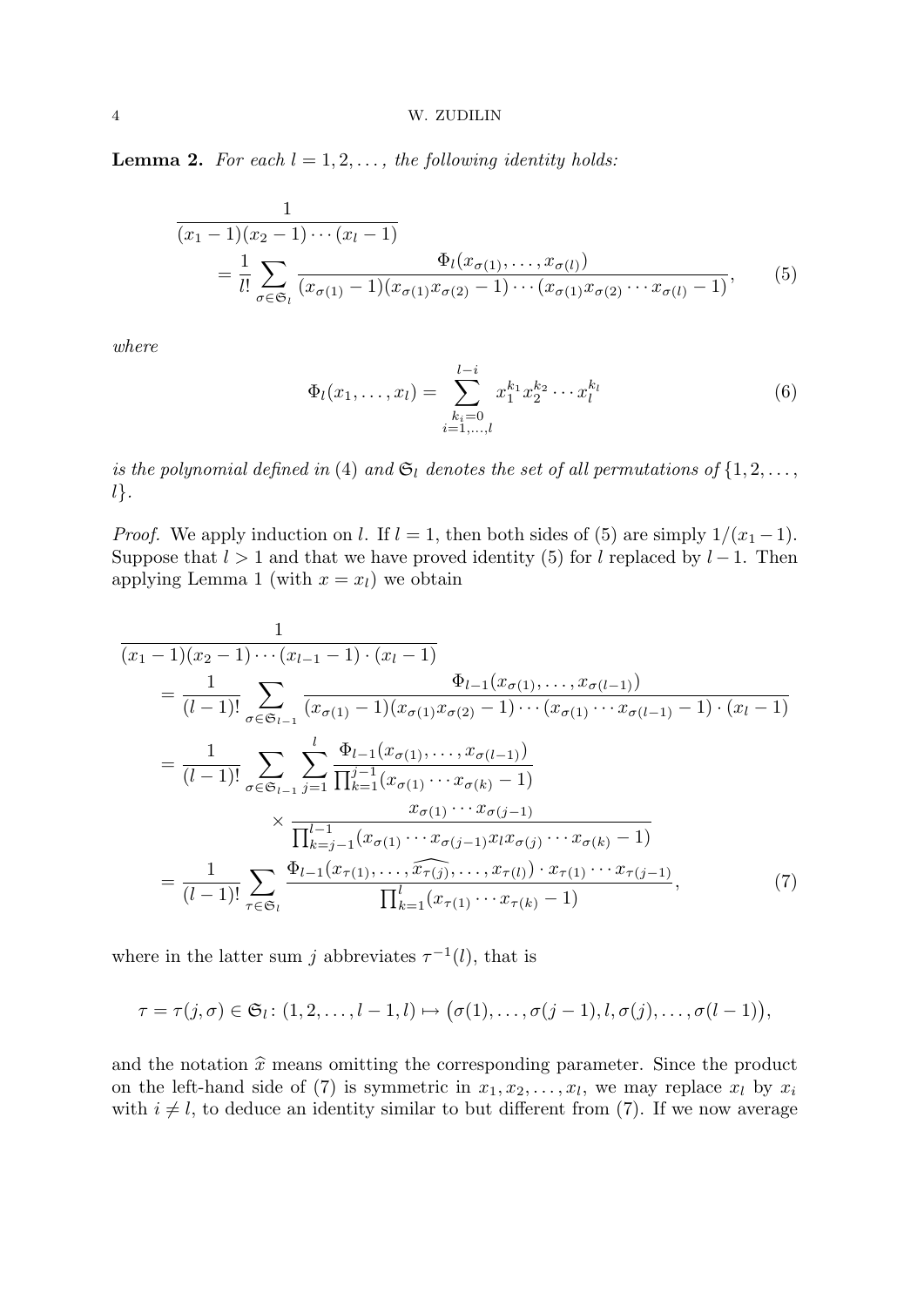the results over all  $i = 1, \ldots, l$ , then we obtain

$$
\frac{1}{(x_1-1)(x_2-1)\cdots(x_{l-1}-1)(x_l-1)} \\
= \frac{1}{(l-1)!} \cdot \frac{1}{l} \sum_{j=1}^l \sum_{\tau \in \mathfrak{S}_l} \frac{\Phi_{l-1}(x_{\tau(1)}, \ldots, \widehat{x_{\tau(j)}}, \ldots, x_{\tau(l)}) \cdot x_{\tau(1)} \cdots x_{\tau(j-1)}}{\prod_{k=1}^l (x_{\tau(1)} \cdots x_{\tau(k)} - 1)} \\
= \frac{1}{l!} \sum_{\tau \in \mathfrak{S}_l} \frac{\tilde{\Phi}_l(x_{\tau(1)}, \ldots, x_{\tau(l)})}{\prod_{k=1}^l (x_{\tau(1)} \cdots x_{\tau(k)} - 1)},
$$

where we set

$$
\tilde{\Phi}_l(x_1, \dots, x_l) = \sum_{j=1}^l \Phi_{l-1}(x_1, \dots, \hat{x_j}, \dots, x_l) \cdot x_1 x_2 \cdots x_{j-1}.
$$
\n(8)

It remains to verify that the polynomials  $\tilde{\Phi}_l$  in (8) and  $\Phi_l$  in (6) coincide:

$$
\tilde{\Phi}_{l}(x_{1},...,x_{l}) = \sum_{j=1}^{l} \sum_{\substack{k_{i}=0 \ i=1,...,l-1}}^{l-1-i} x_{1}^{k_{1}+1} \cdots x_{j-1}^{k_{j-1}+1} x_{j+1}^{k_{j}} \cdots x_{l}^{k_{l-1}} \n= \sum_{j=1}^{l} \sum_{\substack{k'_{i}=1 \ i=1,...,j-1}}^{l-i} x_{1}^{k'_{1}} \cdots x_{j-1}^{k'_{j-1}} \sum_{\substack{k'_{i}=0 \ i=j+1,...,l}}^{l-i} x_{j+1}^{k'_{j+1}} \cdots x_{l}^{k'_{l}} \n= \sum_{\substack{k'_{i}=0 \ i=1,...,l}}^{l-i} x_{1}^{k'_{1}} x_{2}^{k'_{2}} \cdots x_{l}^{k'_{l}} = \Phi_{l}(x_{1},...,x_{l}),
$$

where we use the bijection

$$
(j,k_1,\ldots,k_{l-1})\mapsto (k'_1,k'_2,\ldots,k'_l)=(k_1+1,\ldots,k_{j-1}+1,0,k_j,\ldots,k_{l-1}).
$$

This completes our proof of the lemma.  $\square$ 

Remark. The identity of Lemma 2 belongs to a family of identities in the style of Littlewood [Li], p. 85:

$$
\prod_{j=1}^{l} \frac{1}{x_j} = \sum_{\sigma \in \mathfrak{S}_l} \frac{1}{x_{\sigma(1)}(x_{\sigma(1)} + x_{\sigma(2)}) \cdots (x_{\sigma(1)} + x_{\sigma(2)} + \cdots + x_{\sigma(l)})}.
$$

Identities of similar type and their applications may be found in [Me], Section 10.9, Appendix A.23. Lassalle in [La] gives formulae, where monomial symmetric functions